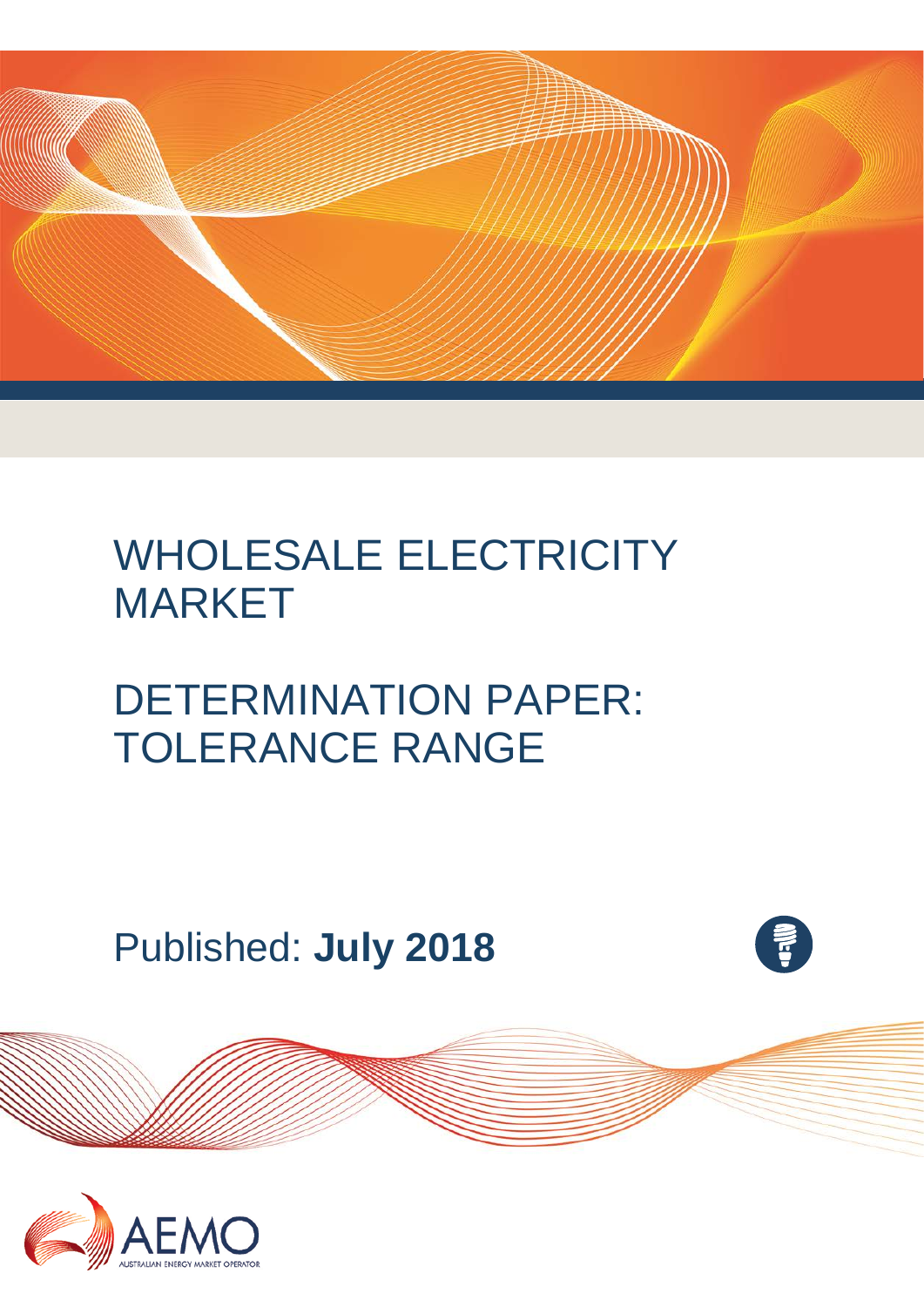



© 2019 Australian Energy Market Operator Limited. The material in this publication may be used in accordance with the [copyright permissions on AEMO's website.](http://aemo.com.au/Privacy_and_Legal_Notices/Copyright_Permissions_Notice)

Australian Energy Market Operator Ltd ABN 94 072 010 327 [www.aemo.com.au](http://www.aemo.com.au/) [info@aemo.com.au](mailto:info@aemo.com.au)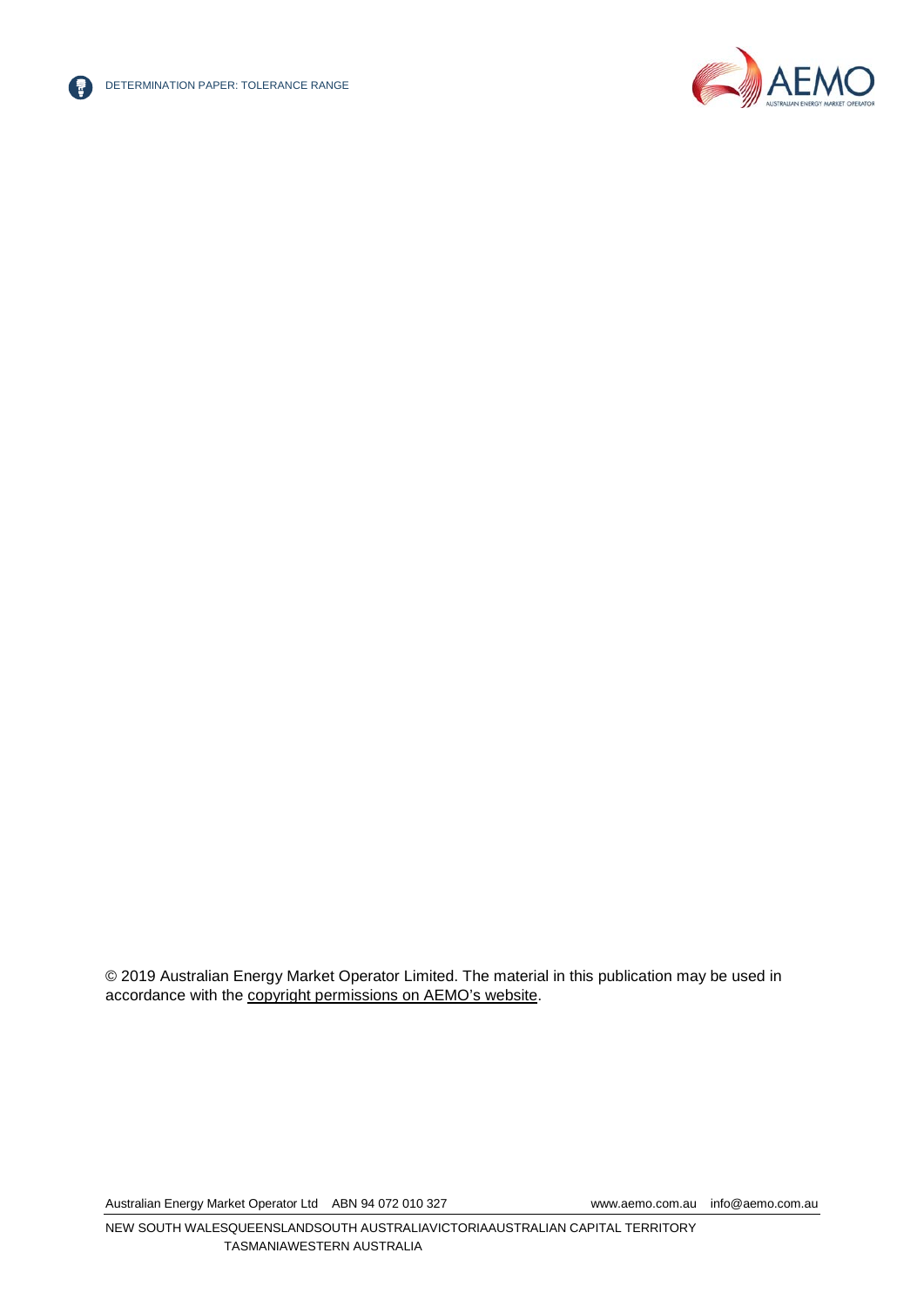

### <span id="page-2-0"></span>EXECUTIVE SUMMARY

The publication of this determination paper commences the Tolerance Range under the Wholesale Electricity Market Rules (WEM Rules).

The Tolerance Range is required by clauses 2.13.6D, 2.13.6E, and 2.13.6G of the WEM Rules, which require AEMO to review the Tolerance Range and any Facility Tolerance Ranges at least annually, and vary the Tolerance Range and any Facility Tolerance Ranges following this review, if required.

This paper and the consultation documents are available at:

[http://www.aemo.com.au/Stakeholder-Consultation/Consultations/TR\\_2018\\_01.](http://www.aemo.com.au/Stakeholder-Consultation/Consultations/TR_2018_01)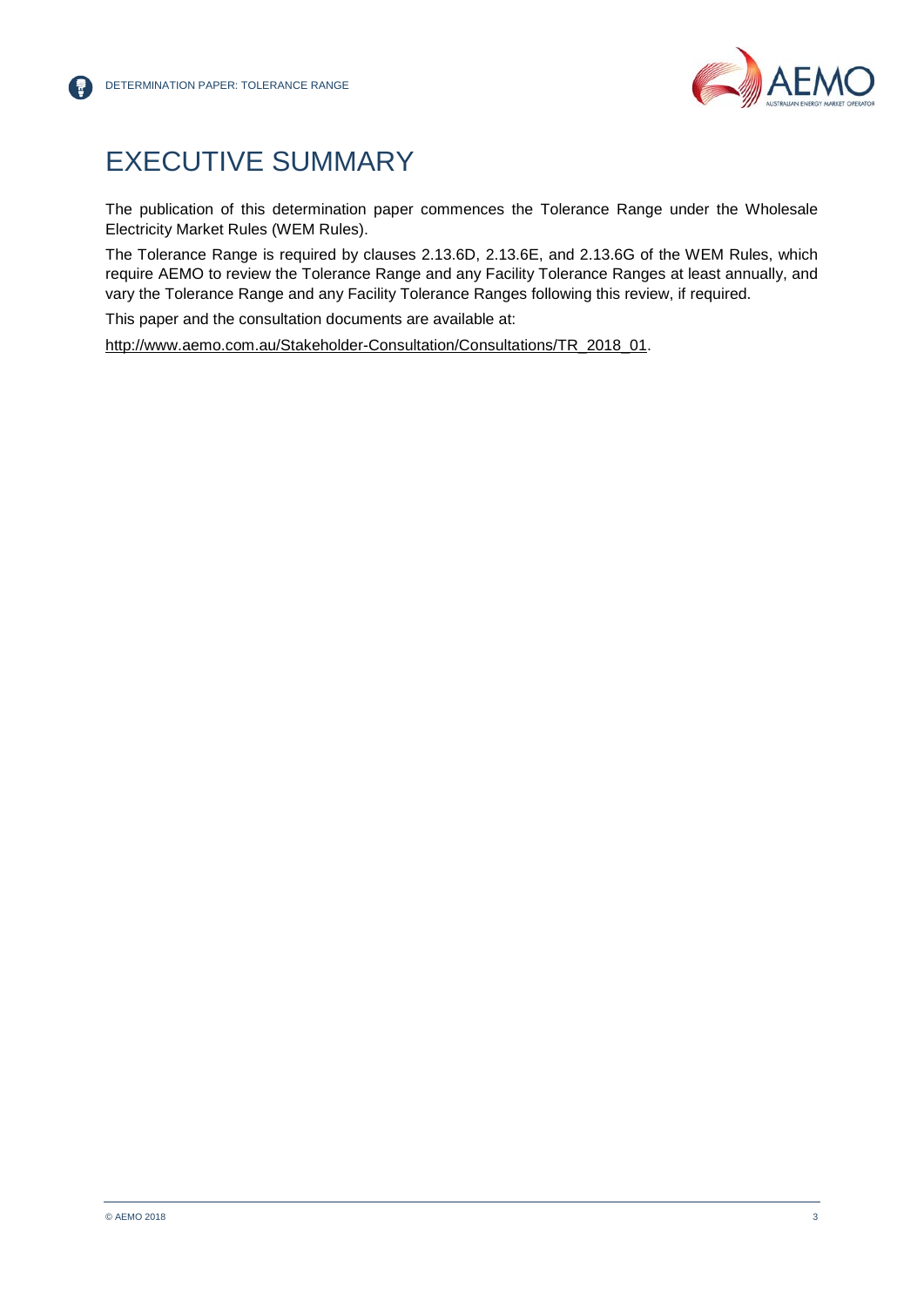

## **CONTENTS**

| <b>EXECUTIVE SUMMARY</b> |                                  |   |
|--------------------------|----------------------------------|---|
| 1.                       | <b>DETERMINATION PAPER</b>       | 5 |
| 2.                       | <b>OUTCOME OF REVIEW</b>         | 6 |
| 2.1                      | Consultation                     | 6 |
|                          | 2.2 Tolerance Range              | 6 |
| 3 <sub>1</sub>           | <b>FACILITY TOLERANCE RANGES</b> |   |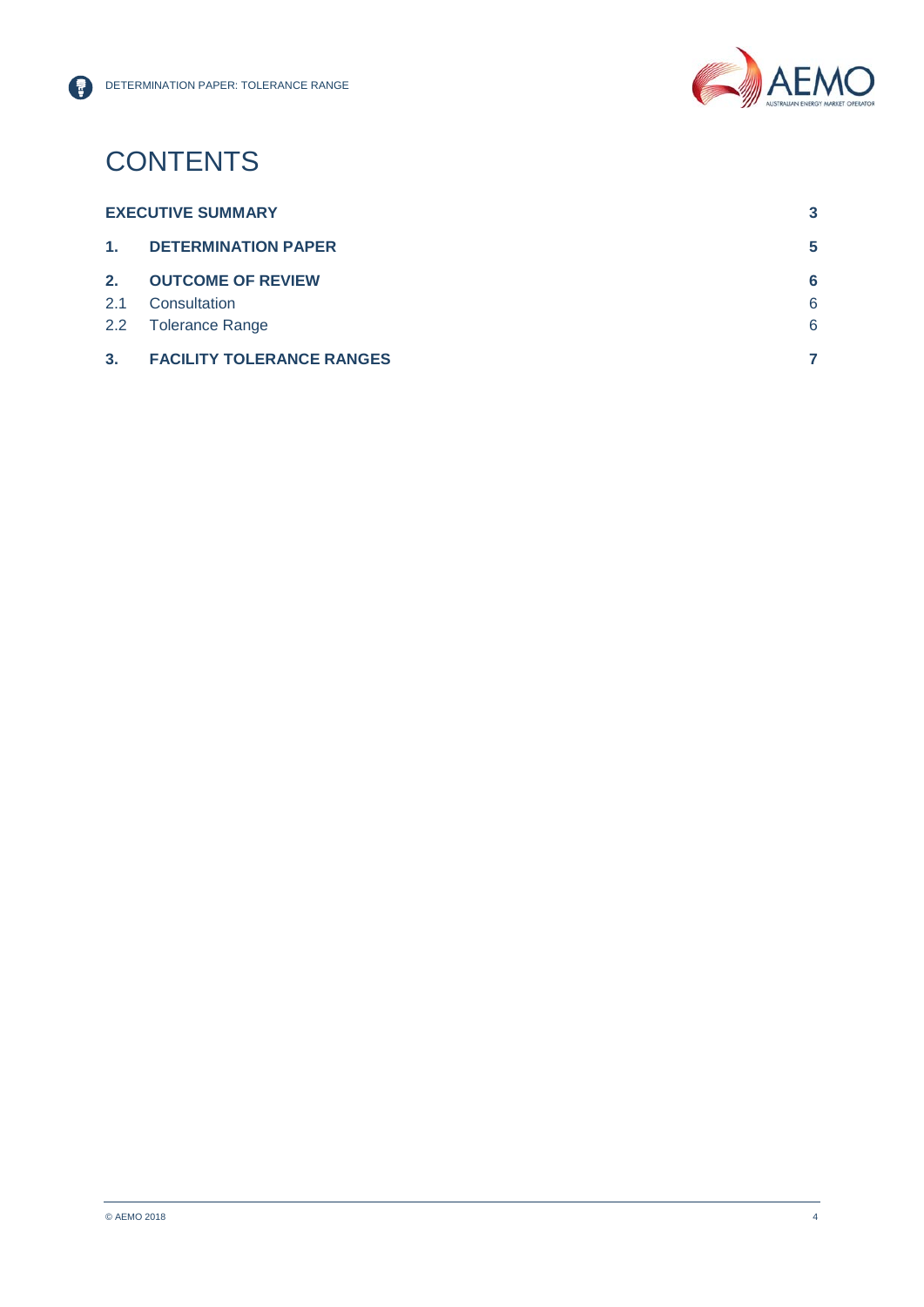

### <span id="page-4-0"></span>1. DETERMINATION PAPER

Clause 2.13 of the WEM Rules outlines the requirements for WEM Rule compliance monitoring and enforcement, including with respect to the Tolerance Range and any Facility Tolerance Ranges.

Clause 2.13.6A requires AEMO to report any alleged breaches of the provisions of the WEM Rules referred to in clause 2.13.9, or of the Power System Operation Procedures (PSOP), to the Economic Regulation Authority in accordance with the Monitoring and Reporting Protocol developed by AEMO. Clause 2.13.6A is subject to two exceptions in clause 2.13.6B. One of those exceptions is that AEMO is not required to report an alleged breach of clause 3.21 or clause 7.10.1 by a Market Participant if the extent of the alleged breach is within the Tolerance Range or the Facility Tolerance Range for the Facility.

Clause 2.13.6G of the WEM Rules states:

*System Management must review the Tolerance Range and any Facility Tolerance Ranges at least annually. System Management may vary the Tolerance Range and any Facility Tolerance Ranges following this review.*

Clause 2.13.6D of the WEM Rules states:

*System Management may determine the Tolerance Range to apply to all Facilities for the purpose of System Management's reporting of alleged breaches of clause 7.10.1 and section 3.21 to the Economic Regulation Authority under clause 2.13.6A. When determining the appropriate Tolerance Range to apply for all Market Participants, System Management must:*

- *(a) consult with Rule Participants prior to setting the Tolerance Range; and*
- *(b) publish on the Market Web Site at least 14 Business Days prior to the date from which change to the Tolerance Range becomes effective, the following:*
	- *i. all submissions received from Rule Participants;*
	- *ii. the Tolerance Range; and*
	- *iii. an effective date for the commencement of the Tolerance Range.*

#### Clause 2.13.6E of the WEM Rules states:

*System Management may determine a Facility Tolerance Range to apply to a specific generation Facility. A Facility Tolerance Range will apply for a specific generation Facility in place of the Tolerance Range determined under clause 2.13.6D. When determining the Facility Tolerance Range to apply for the specific generation Facility, System Management must:* 

- *(a) consult with Market Participants prior to setting the Facility Tolerance Range; and*
- *(b) publish on the Market Web Site at least 14 Business Days prior to the date from which any changes to the Facility Tolerance Range become effective the following:* 
	- *i. the reasons for System Management's decision;*
	- *ii. any submissions received from Market Participants;*
	- *iii. the applicable Facility Tolerance Range; and*
	- *iv. an effective date for the commencement of the applicable Facility Tolerance Range.*

AEMO may determine the Tolerance Range or any Facility Tolerance Range by developing a determination paper. Rule Participants may notify AEMO if they consider that the Tolerance Range needs to be amended or replaced.

AEMO has published this determination paper in accordance with clauses 2.13.6D and 2.13.6E of the WEM Rules.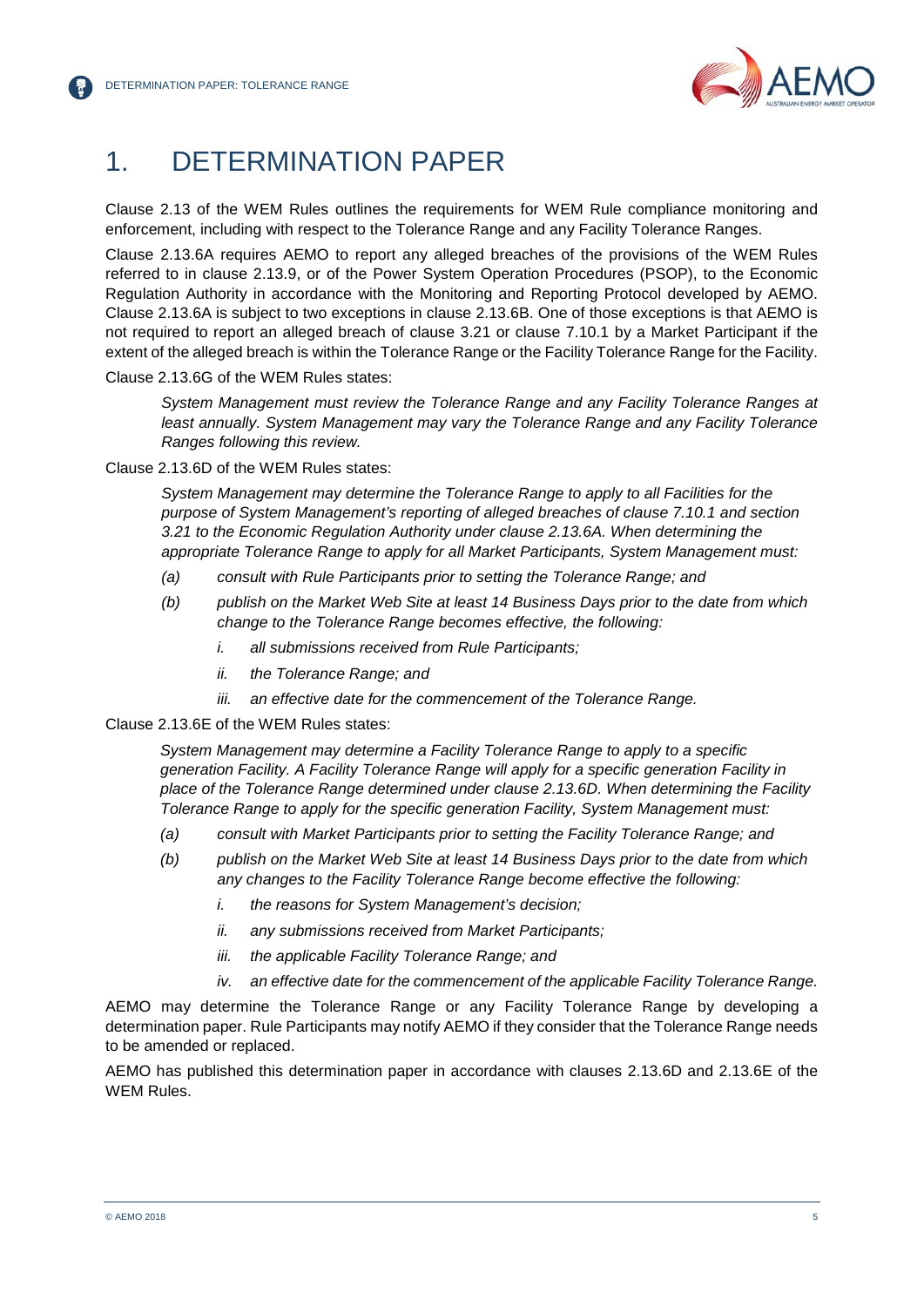

### <span id="page-5-0"></span>2. OUTCOME OF REVIEW

### <span id="page-5-1"></span>**2.1 Consultation**

As required by clause 2.13.6D(a) of the WEM Rules, AEMO consulted on a proposed Tolerance Range.

The consultation period commenced on 11 May 2018 and concluded on 8 June 2018. The consultation paper and the invitation to make submissions were published on the Market Web Site<sup>[1,](#page-5-3)[2](#page-5-4)</sup>.

One submission was received from Alinta Energy in support of the proposed Tolerance Range[3.](#page-5-5) No submissions were received from Market Participants requesting a Facility Tolerance Range be applied to their Facility.

#### <span id="page-5-2"></span>**2.2 Tolerance Range**

Based on the consultation process, AEMO has decided to set the Tolerance Range as proposed, and has therefore determined that the following Tolerance Range will apply from 20 July 2018:

(a) For **Scheduled Generators**, the Tolerance Range is:

 $TR (MW) = (+/-) MAX (6, MIN 15% NPC, 4*RR)$ 

Where:

- *NPC* is the nameplate capacity of the Scheduled Generator, expressed in MW, using the value set in Standing Data **[Appendix 1(b)(ii)]**; and
- *RR* is the ramp rate of the Scheduled Generator, expressed in MW/min, using the value set in Standing Data **[Appendix 1(b)(v)]**.
- <span id="page-5-6"></span>(b) For **Non-Scheduled Generators**, the Tolerance Range is:

 $TR (MW) = (+) 6$ 

(c) For **Demand Side Programmes**, the Tolerance Range is:

 $TR (MW) = (+) MAX (6, 5% MCL)$ 

Where:

- *MCL* is the maximum amount of load that can be curtailed by the Demand Side Programme, expressed in MW, using the value set in Standing Data **[Appendix 1(h)(iii)]**.
- (d) For **all other Facilities**:

 $TR$  (MW) = 0

<span id="page-5-3"></span> <sup>1</sup> The consultation paper is available at[: https://www.aemo.com.au/-](https://www.aemo.com.au/-/media/Files/Stakeholder_Consultation/Consultations/WA_WEM_Consultation_Documents/2018/TR_2018_01/Consultation-paper-on-proposed-Tolerance-Range.docx) [/media/Files/Stakeholder\\_Consultation/Consultations/WA\\_WEM\\_Consultation\\_Documents/2018/TR\\_2018\\_01/Consultation-paper-on-proposed-](https://www.aemo.com.au/-/media/Files/Stakeholder_Consultation/Consultations/WA_WEM_Consultation_Documents/2018/TR_2018_01/Consultation-paper-on-proposed-Tolerance-Range.docx)

<span id="page-5-4"></span>The Invitation to make submissions is available at[: https://www.aemo.com.au/-](https://www.aemo.com.au/-/media/Files/Stakeholder_Consultation/Consultations/WA_WEM_Consultation_Documents/2018/TR_2018_01/Call-for-submissions-on-proposed-Tolerance-Range.docx) /media/Files/Stakeholder\_Consultation/Consultations/WA\_WEM\_Consultation\_Documents/2018/TR\_2018\_01/Call-for-submissions-on-proposed-<br>Tolerance-Range.docx.

<span id="page-5-5"></span>The submission is available at[: https://www.aemo.com.au/-](https://www.aemo.com.au/-/media/Files/Stakeholder_Consultation/Consultations/WA_WEM_Consultation_Documents/2018/TR_2018_01/2018-Annual-Review-of-Tolerance-Ranges-Alinta-Energy-Submission-FINAL.pdf) [/media/Files/Stakeholder\\_Consultation/Consultations/WA\\_WEM\\_Consultation\\_Documents/2018/TR\\_2018\\_01/2018-Annual-Review-of-](https://www.aemo.com.au/-/media/Files/Stakeholder_Consultation/Consultations/WA_WEM_Consultation_Documents/2018/TR_2018_01/2018-Annual-Review-of-Tolerance-Ranges-Alinta-Energy-Submission-FINAL.pdf)[Tolerance-Ranges-Alinta-Energy-Submission-FINAL.pdf.](https://www.aemo.com.au/-/media/Files/Stakeholder_Consultation/Consultations/WA_WEM_Consultation_Documents/2018/TR_2018_01/2018-Annual-Review-of-Tolerance-Ranges-Alinta-Energy-Submission-FINAL.pdf)